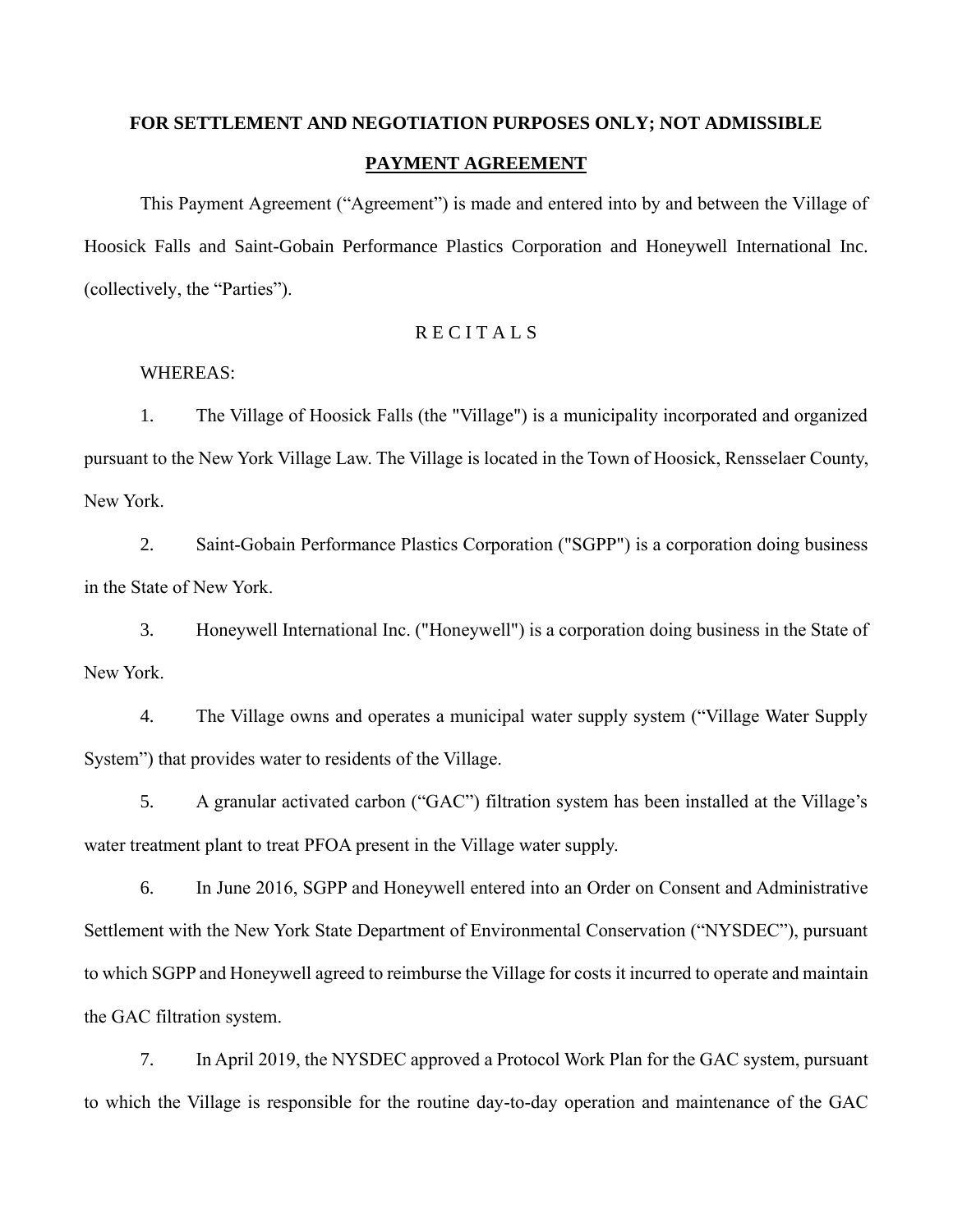system, and SGPP and Honeywell are obligated to reimburse the Village for the costs it incurs in connection with such routine operation and maintenance.

8. The Village asserts that it has incurred costs due to the presence of PFOA in the environment of the Village and the Village Water Supply System and will incur future costs associated with routine, day-to-day operation of the GAC system performed by the Village.

9. SGPP and Honeywell have agreed to pay an amount agreed upon with the Village for the estimated costs that the Village may incur for routine operation and maintenance of the GAC system for the Village's FY 2022/2023 and 2023/2024.

**NOW THEREFORE IN CONSIDERATION OF THE FOREGOING RECITALS,** SGPP, Honeywell, and the Village agree as follows.

#### **A. GAC PROTOCOL WORKPLAN**

The Village agrees to perform day-to-day operations of the treatment system and routine preventative maintenance as discussed in the GAC Protocol Work Plan. The preventative maintenance tasks to be performed by the Village include those identified as the responsibility of the Village in the Hoosick Falls WTP GAC System Preventative Maintenance Schedule attached hereto as Exhibit A, as well as any other routine maintenance deemed necessary for operation of the GAC System. The Village shall not be responsible for any maintenance tasks identified in Exhibit A for which the Village WTP Operators are not identified as the Designated Person.

#### **B. FUTURE COSTS FOR VILLAGE FY 2022/2023 and 2023/2024**

SGPP and Honeywell have agreed to pay, and the Village has agreed to accept, a lump sum payment of \$154,080.69 as full and adequate consideration for the costs ("Costs") to be incurred by the Village in connection with the day-to-day operations of the GAC system and routine preventative maintenance for FY 2022/2023 and 2023/2024. For purposes of this Agreement, the term "Costs" shall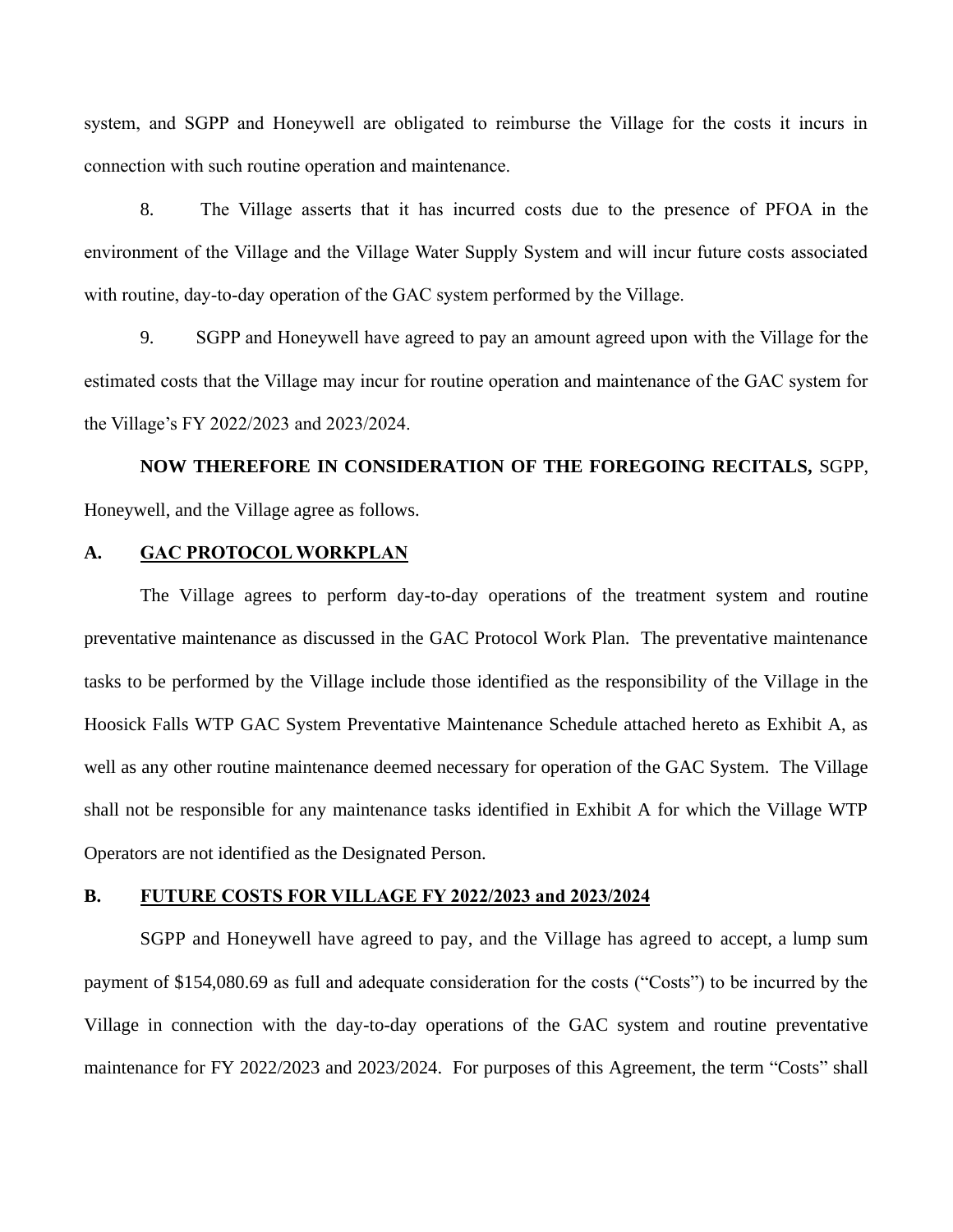mean personnel costs, engineering and consultant costs related solely to day-to-day GAC system operations and routine preventative maintenance, interest charges, mailings and postage due to the presence of PFOA in the Village Water Supply System in the Village's FY 2022/2023 and 2023/2024. Upon receipt of payment as set forth in this Paragraph C, the Village agrees not to assert any claim for Costs incurred during FY 2022/2023 and 2023/2024.

The Parties further agree that such Costs do not include, and SGPP and Honeywell will separately fund, non-routine sampling of the GAC system and non-routine repairs to the system due to equipment malfunctions, required modifications to the system approved and incorporated into the GAC Protocol Work Plan, and carbon change-outs. In addition, the Parties agree that SGPP and Honeywell will separately fund any incidental costs that the Village may incur in order to treat water pumped during the rehabilitation or repair of Municipal Public Supply Well #7 provided that such costs are associated with the presence of PFOA in the water and the Village provides documentation of such costs.

#### **C. RESERVATION OF RIGHTS**

1. The payments provided for herein by the Companies shall not be construed as an admission by the Companies that the payment of such costs is required under any law, rule, regulation, or Order. Moreover, the Companies reserve all rights available to them and nothing in this letter shall waive, extinguish or modify any such rights, including the right to (jointly and/or individually) contest or challenge any future cost reimbursement or other claims by the Village.

2. The reimbursement terms contained herein shall not in any way alter or abridge any of the rights the Village may have for costs or claims not resolved herein. The Village reserves the right to assert claims against SGPP and Honeywell for alleged damages incurred as a result of PFOA in the Village water supply and the environment, and all other costs not included within the term "Costs" as defined herein.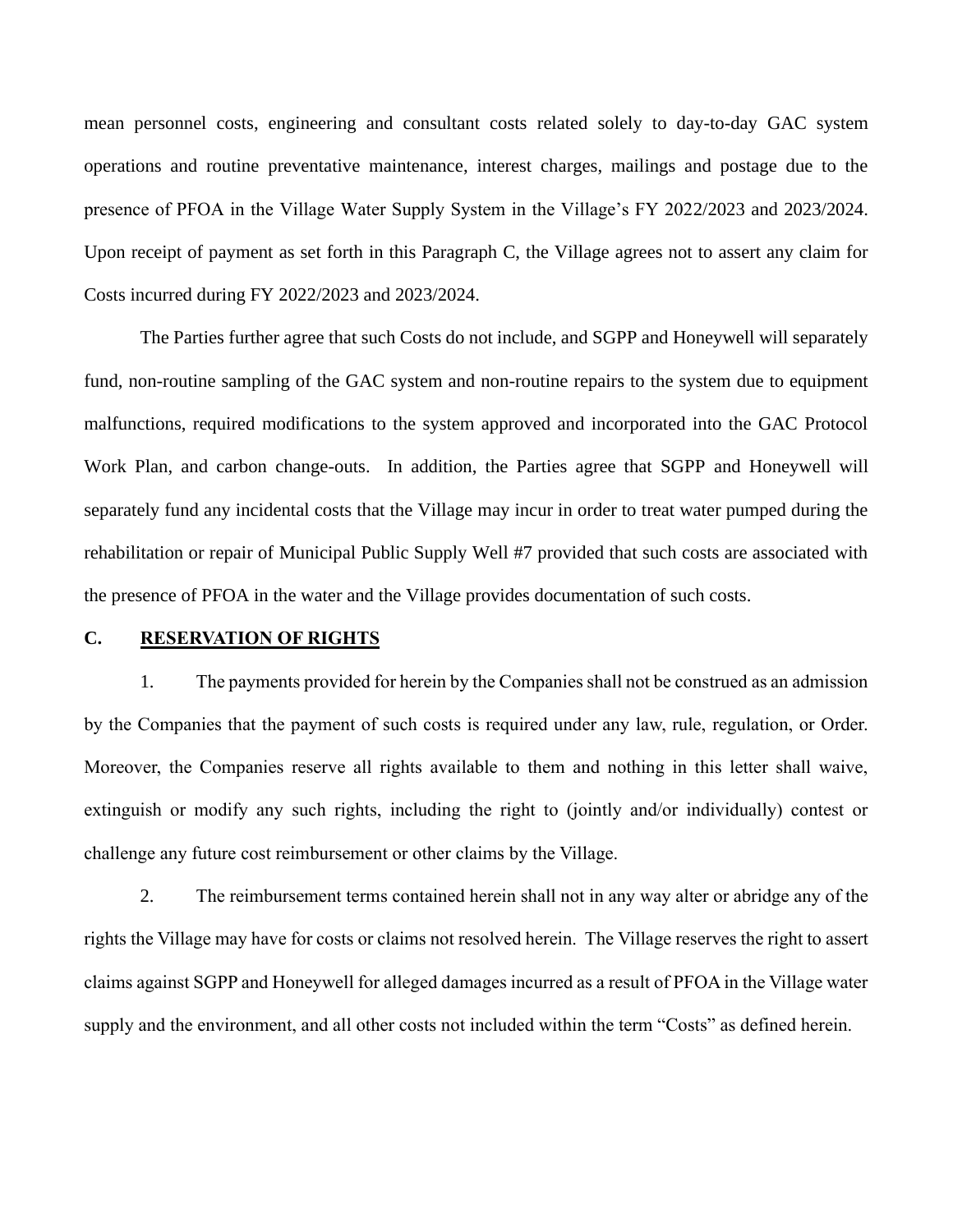# **D. ENTIRE AGREEMENT.**

This Agreement constitutes the entire agreement between the Parties with respect to the matters set forth herein, and it merges and supersedes all prior discussion, correspondence, proposals, agreements and understandings. This Agreement may not be modified, altered or amended except by a subsequent written instrument executed by the Parties.

### **E. GOVERNING LAW.**

This Agreement shall be construed, enforced and governed in accordance with the laws of the State of New York.

#### **F. REPRESENTATIONS**

Each of the undersigned representatives of the Parties represents and warrants that he or she has full capacity and authority to enter into this Agreement and to legally bind his or her respective Party to the terms of the Agreement, that to the extent necessary this Agreement has been duly and validly authorized and approved by all requisite corporate, governmental or other official action, and that no further action is necessary to make this Agreement valid and binding on that Party.

# **G. TERM**

This Agreement shall remain in effect until June 1, 2024, unless a further agreement shall have been executed by that time.

# **H. EXECUTED IN COUNTERPARTS**

This Agreement may be executed in one or more counterparts, each of which when executed will be deemed to be an original but all of which when taken together will constitute one and the same agreement.

[REMAINDER OF PAGE INTENTIONALLY LEFT BLANK]